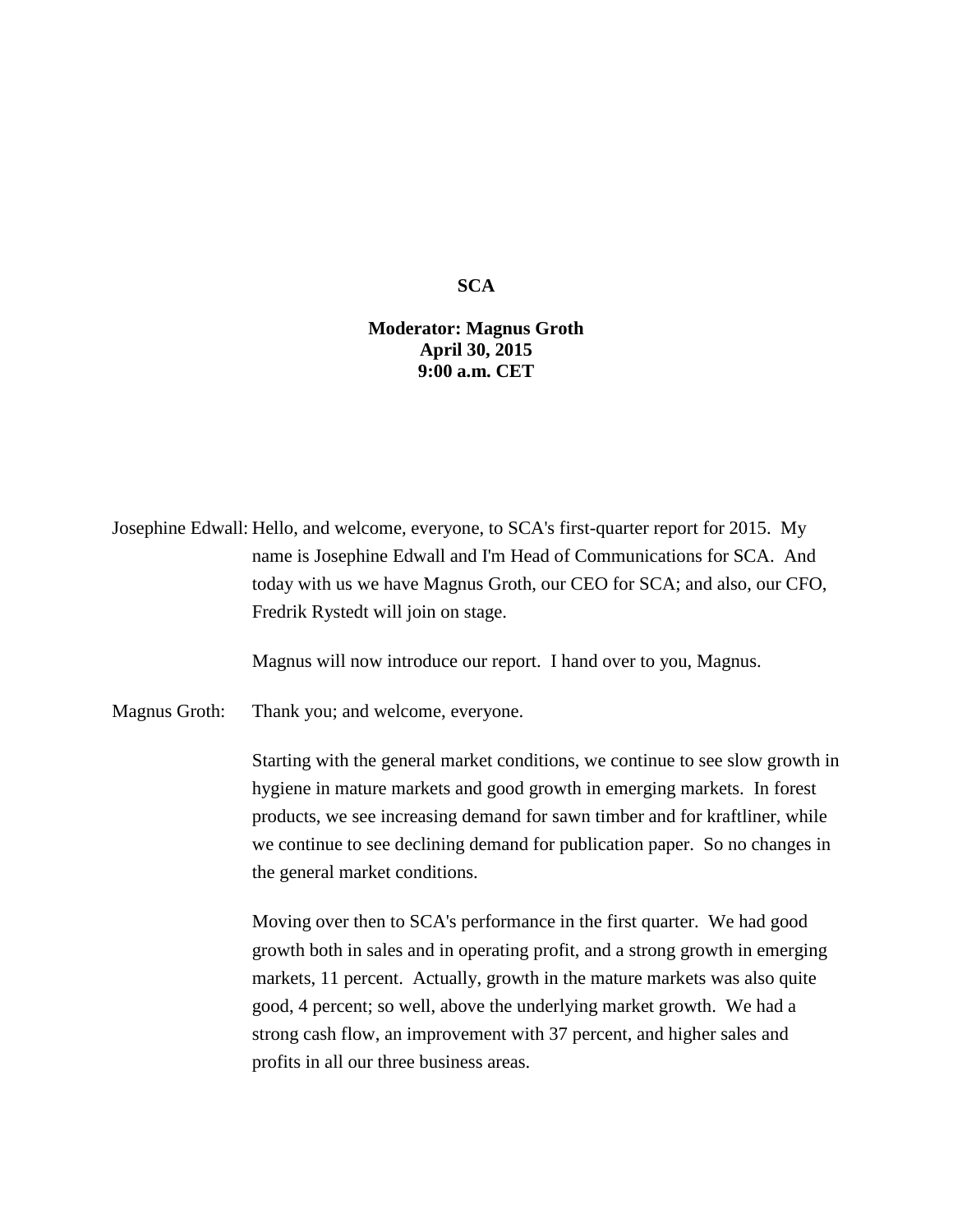We continue to work with efficiency, and this is incredibly important especially now to offset the increase we have in raw material costs, and this is a theme we'll get back to. But the increase year over year, so first quarter over first quarter last year, was SEK 721m. And also, quarter over quarter sequentially, we had a significant increase in raw material costs. And most of this is related to the strong dollar, since many of our raw materials are denominated in dollars.

And in numbers, sales increased by 15 percent. And then excluding acquisitions and divestments and the exchange rate effects, we had an increase of 6 percent organically.

Operating profit likewise then excluding one-time effects, excluding the effect of currencies and also taking out the forest swap that we had in the first quarter last year, we had an increase of the operating profit of 6 percent to SEK 2,872m.

Operating margin had a slight increase of 10 basis points, and earnings per share rose by 15 percent. And as I already mentioned, a strong improvement in cash flow with 37 percent.

Moving over to our strategic priorities, we continue again to be consistent with the strategy that we set three years ago focusing on three areas, efficiency, innovation and growth.

Maybe I'd like you to have a look at this picture of growth because I took it myself in India. So actually, this is a mom and pop store which then is a family-owned, very small outlet. And here is a consumer who is looking at one of our Libero packs and actually buying a full pack. Normally, in these types of stores, they buy a single diaper, or maybe a two-pack diaper. So really interesting to see the interaction here and why they choose the Libero instead of other possible brands.

And what I want to emphasize when it comes to these three priorities is that they go together; that we need to look at the entire value chain; that when we innovate, we innovate in a way that we make sure that we also improve our efficiencies, our efficiencies in producing the products, but also in logistics in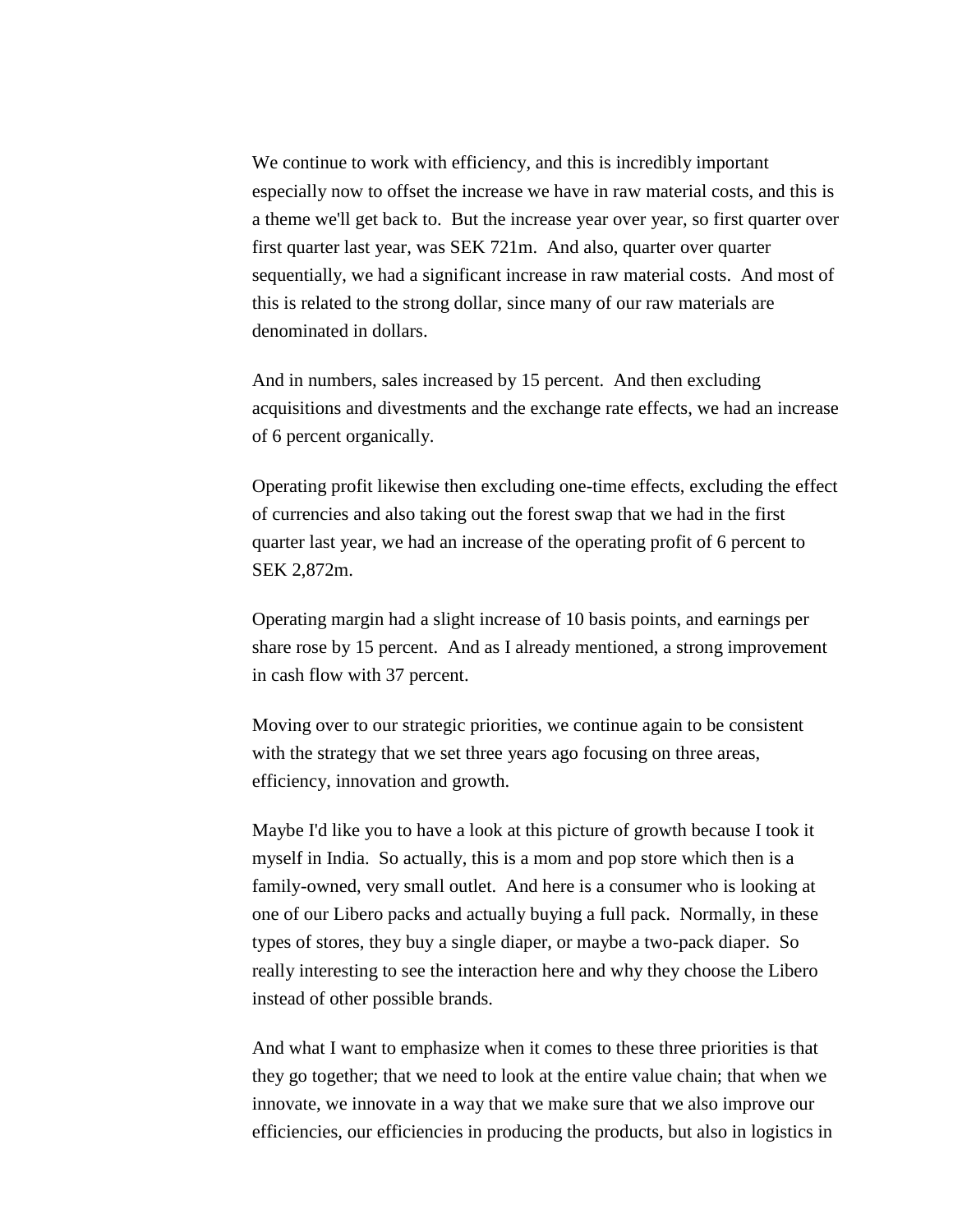transporting the products. So not only in, of course, creating more consumer value and more customer value.

So all this goes together, and this is something that we're driving very hard, because in the last couple of years, we've very much focused on basic savings, so cost cutting. But now, we need to look at saving and cutting costs in a smarter way; looking at value engineering, material rationalization, reducing the number of suppliers, improving our logistics footprint. And there's still a lot to do in this area.

Moving over to innovation, here are some examples. And I'd like to focus on toilet tissue today and the innovation we have here, which is a launch all over Europe, and it's actually the first time we make a toilet tissue re-launch all over Europe, because our toilet tissue positions are based on many acquisitions with many different trademarks.

And again, I think this shows the benefits of scale, because what we're doing for the first time is that when we improve the product quality, we also come up with a new design, but now we have the same design. I have some samples here.

So this is the Swedish toilet tissue that you can buy in the store, and this is the German one. And if you check here, it's the same pack design here with this heart here. And in this way, of course, we save a lot of time on designing different packs, and so on, and we also get a more consistent brand building. And it's all based on our brand equity which is 'love your skin' in this case when it comes to toilet tissue.

And another example is that – so this was a very popular product in France. It's a 5-ply that we acquired with G-P three years ago. And now, we're rolling out this product all over Europe. So this again is the German version that we're just launching now. And the benefit, the customer claim is that with 5 plys, you only have to take one sheet at a time instead of taking several sheets at a time.

So that's some examples of what we're doing.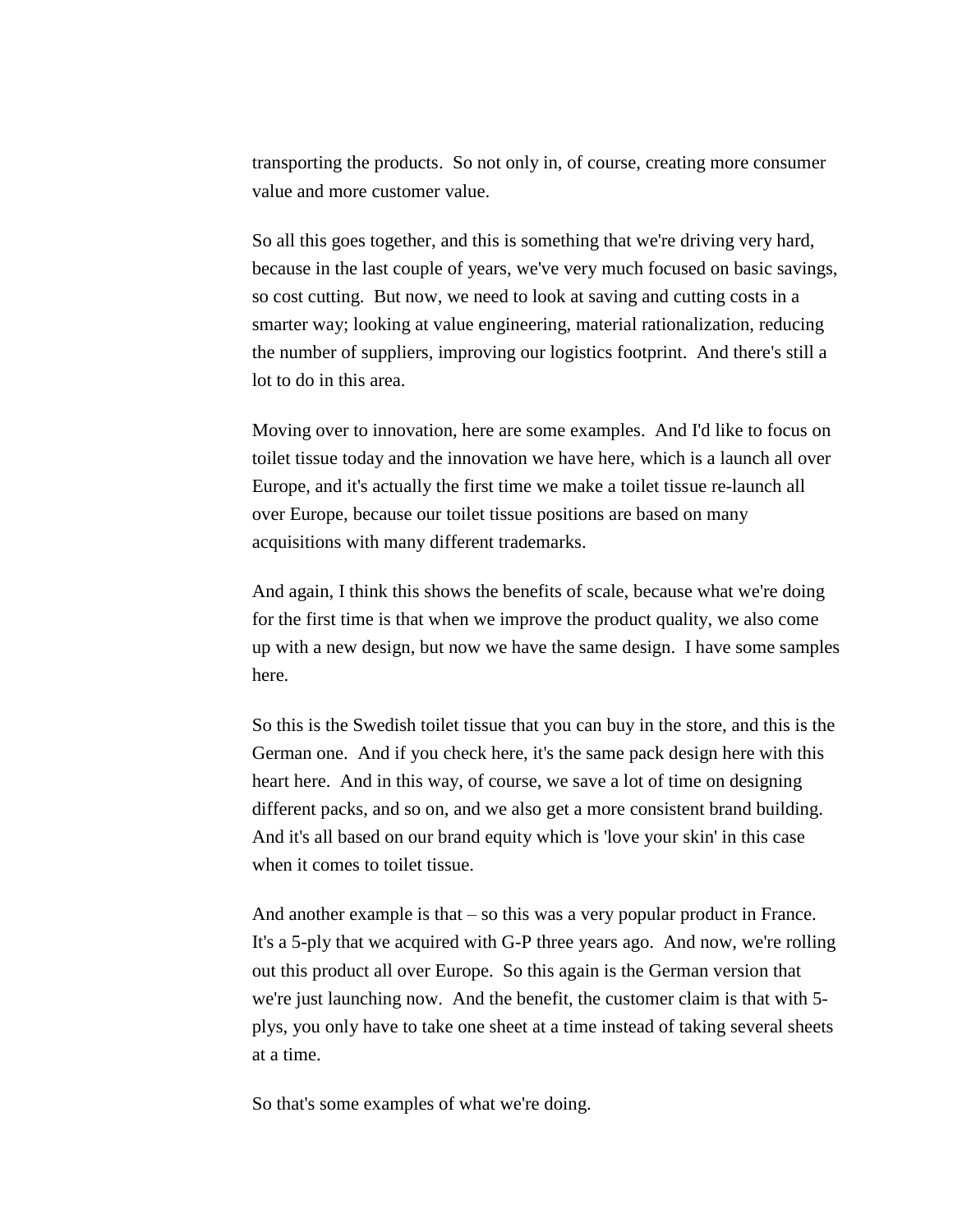And, with that, I'd like to hand over to Fredrik to dig more into the details. And then, I will come back with the financials for the individual business areas. So please, Fredrik.

Fredrik Rystedt: Thank you, Magnus. I will start with showing you the development of sales.

And as you alluded to, Magnus, we grew our sales by 15 percent in the quarter versus the same quarter last year, and organically with 6 percent. And as you can see on this slide, we increased price/mix. And we also increased volume.

If you look at the first one, the price and mix, it was actually all over the Company largely. So we had for all business areas growth. Forest, of course, as a consequence partly of currency, up by 5 percent. If you take Personal Care roughly about 2 percent, and Tissue about 1 percent.

Volume, this is largely an issue for Hygiene, so it's pretty much equally distributed between hygiene and Personal Care. And, of course, currency is just translation on the back of largely weaker Swedish crown. So again, a strong sales growth.

If you look at the different regions and mature and D&E markets for us, you can see that mature markets increased by 4 percent. And if we start by Western Europe, we had a good growth in actually Baby and Fempro and Incontinence. Baby diapers, as you will recall, we had a new contract last year, a private retail brand contract, and that is part of that story. But we actually also grew in the retail brand side.

Fempro, we had significant market investments during the first quarter, and that was part of the reason for the growth. And also Incontinence, despite – and Magnus will come back to that a little later – despite Procter  $\&$  Gamble launch, we continued to grow at healthy levels also for Incontinence.

Slightly lower growth for Away-from-Home tissue, and that was largely on the back – as you will recall, we announced a price increase at January 1 and there was a little pre-buying in the fourth quarter. So there was a little slower growth in this quarter. But again, tissue continues to do well.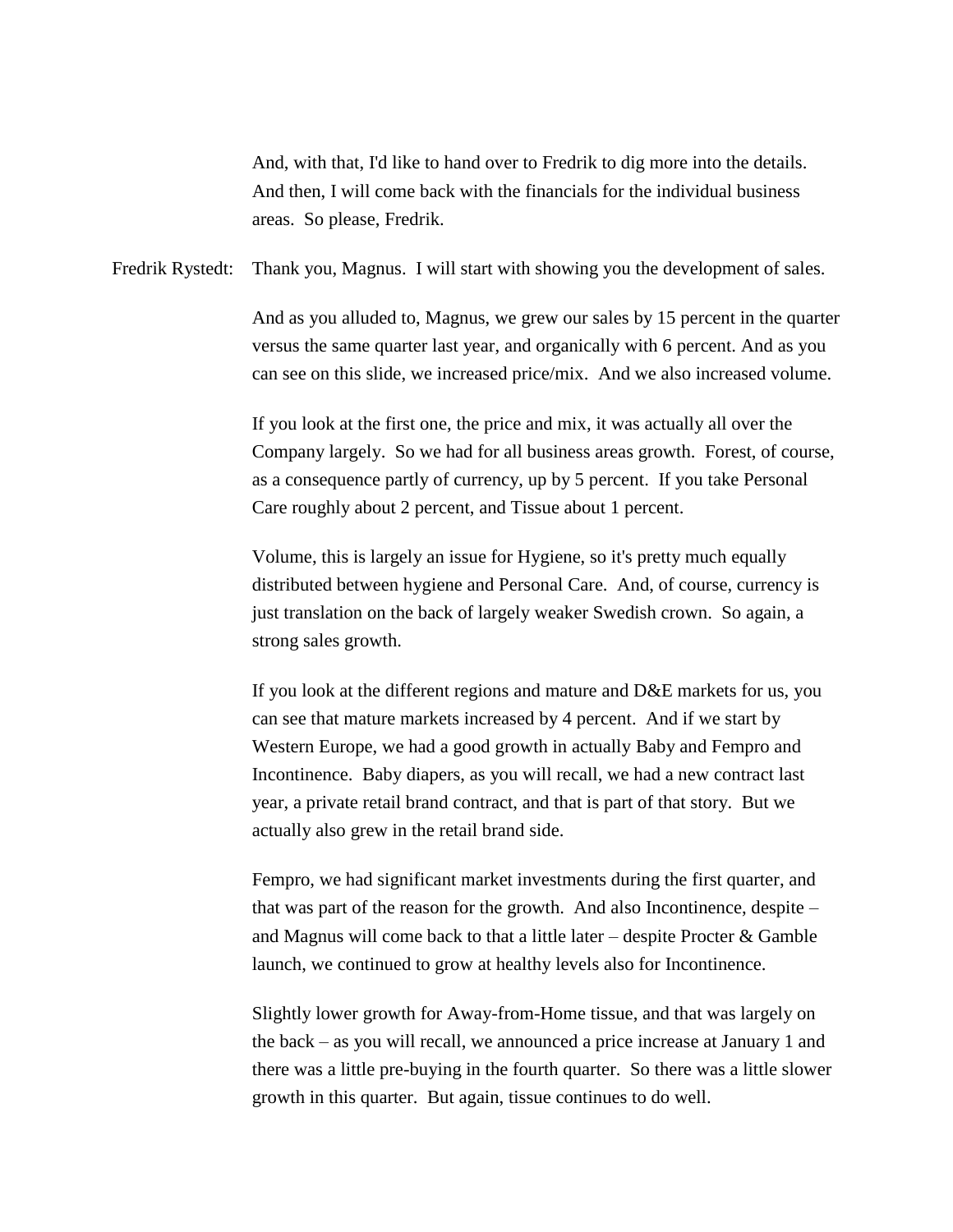The picture in the United States, or North America, is somewhat more mixed. Lower sales for inco on the back of P&G launch, and a good growth for Away-from-Home tissue. And this is partly a reason of actually a fairly weak quarter last year. You will remember the harsh winter that we suffered from Q1 2014. We didn't have that this year, so it was actually much better. And, of course, also a reasonable quarter this year.

Emerging markets quite strong across the board, and particularly so in Latin America and Russia. This is in Latin America Fempro products and predominantly also Inco. So good performance in Russia, pretty much across the board.

And also for Tissue; some of you may have seen Vinda announcing this morning, so a very, very, good growth for Vinda. But we also continued to grow in Latin America and Russia. So a strong performance for both mature and for D&E markets in terms of sales.

So this is a little bit how the change of profit is distributed and the different factors. And one thing that you should really note here is, of course, the very significant impact that Magnus mentioned to the SEK 721m in raw materials. This is actually 27 percent of our profits in Q1 2014. So it's very rare that we have this kind of impact.

This is largely in – actually, significant, more significant for Personal Care, but Tissue is also a very big portion of the profit for Tissue. So of course, this is on the back of the dollar strengthening.

In fact, if you look at the Tissue, 90 percent of the increase of raw material comes from the dollar strengthening. The same figure for Personal Care is about 65 percent, and if you take the Group as a whole, about 80 percent. So of course, the dollar impact is very significant in the raw material numbers.

As you can see, we compensated in price/mix and also volume. If you take the price/mix, roughly about SEK 250m of that SEK 550m that you see there is relating to Forest. But we also had positive price increases in Personal Care and Tissue.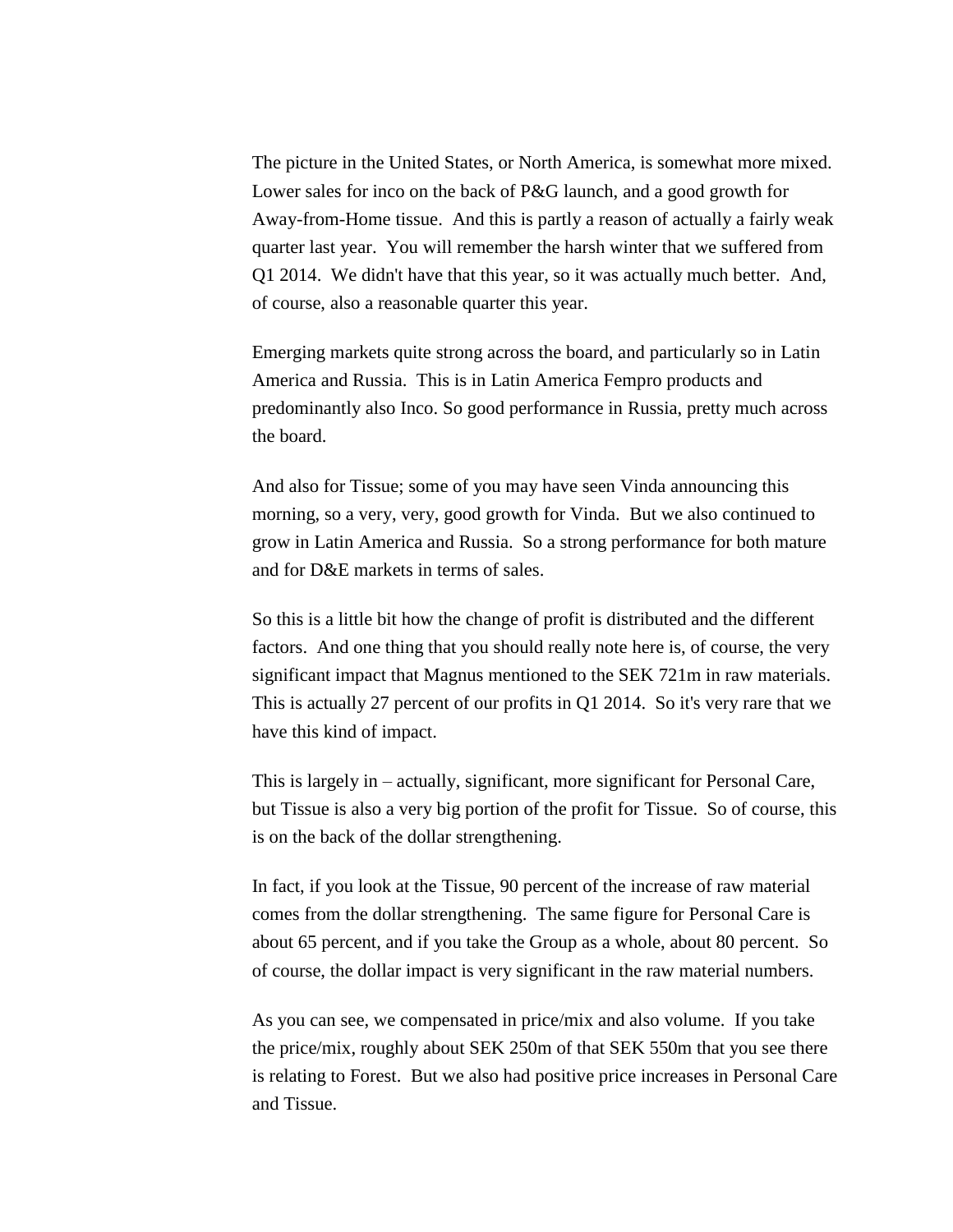We've increased prices in Latin America. We've increased prices in Russia, and we've also increased, as I said, prices in Away-from-Home in Europe. So a good performance and mix was also positive across the board.

Volume, this is largely hygiene growth of volume; Personal Care roughly about 5 percent on average, and 4 percent for Tissue. So that's the composition of this. And currency is, as I said, our foreign result.

Finally, just a word on cash flow. Magnus said that operating cash flow increased by 37 percent. If you include also strategic investments, as you can see here, we increased roughly about 60 percent in cash flow. So it's a good quarter for us in that sense.

Most of that comes from the cash surplus. And you will note that if you actually look at the operating cash surplus, it is slightly bigger improvement than what you would see in our EBIT figure. And that, of course, has to do with the fact that last year, quarter 1, we had – part of our EBIT was related to a forest swap capital gain. That SEK 152m doesn't actually impact cash flow.

So that's why the operating cash surplus is slightly bigger improvement than what you would see in our EBIT. And we also have higher depreciation this year.

So overall a good performance. If you look at working capital, this is normal seasonal patterns that you would see.

We have given a forecast for the year of approximately of 6 or 6.5 perhaps at prevailing currency rates, and we're still about at that level. It's slightly lower in the quarter, but that's more of a phasing issue. So we're pretty much in line with our forecast here as well.

Magnus Groth: Thank you, Fredrik. So something then about our three business areas again, and something of a repetition, but anyway, focusing now on Personal Care.

> In this part of the business, we had an organic sales growth of 6 percent, which is then a mix of price/mix 2 percent and volume 4 percent. Strong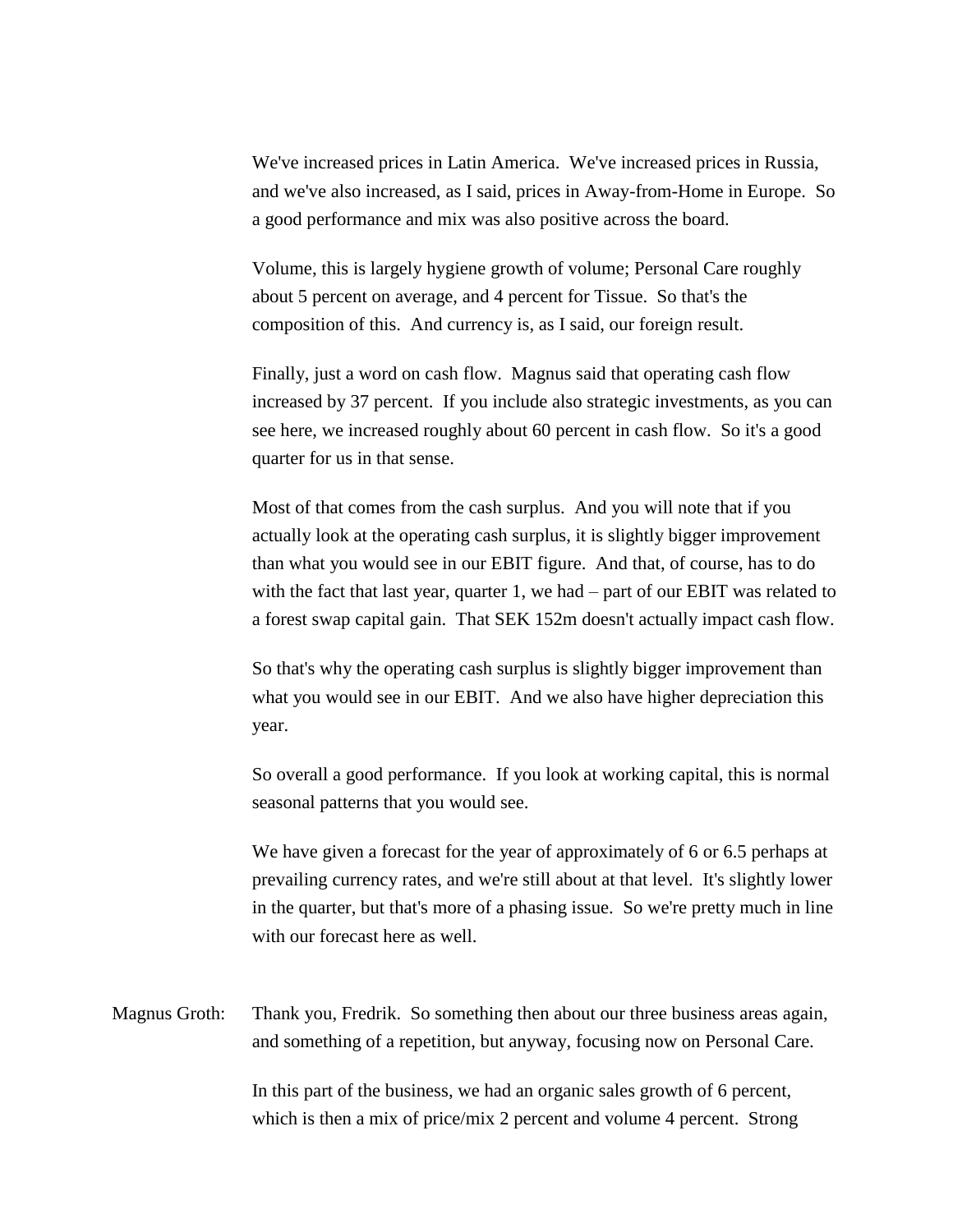growth in emerging markets as you can also see here at the bottom of this slide, 10 percent when it comes to Personal Care categories.

And when you look at the different category's growth, you can see the fantastic, phenomenal 16 percent in feminine, which is very much based on the boost plans that we have been talking about now for a year. We're actually putting more A&P behind our feminine category and we're seeing the results now. And this is also linked to the product launches that we've done over the last couple of years.

And also, Baby diapers, partly because of now fully delivering on this big European retailer-brand contract, but we have a very good performance also in our branded business. And in Sweden, we are well over 60 percent now in market share which we haven't been for over five years. We've been around 55 percent. But I think we have a recipe that's working also now on our branded products in the Nordic markets.

Operating profit also increased 6 percent on higher volumes, higher price/mix and cost efficiencies. And the higher raw material costs here, out of this SEK 710m is – almost half of it is relating to Personal Care. So that shows the huge influence on Personal Care.

And I know there will be questions here, but what about the benefits of the lower oil prices since we have a lot of oil-based products in Personal Care. Well, there's a delay. And today, we see the benefits in oil-based price – in the oil-based products coming late quarter 2 and then second half of the year primarily.

We also invested, as already mentioned, behind feminine, incontinence products with a fight against Procter & Gamble's incontinence launch, and also based on our – opening of our first manufacturing facility in India to support that growth, which is moving according to plan in a good way.

Tissue, sales growth 18 percent. And Vinda, our company in China, actually grew over 20 percent in the quarter, which is very promising considering what you read about China and of slowing down slightly. And as you can see here,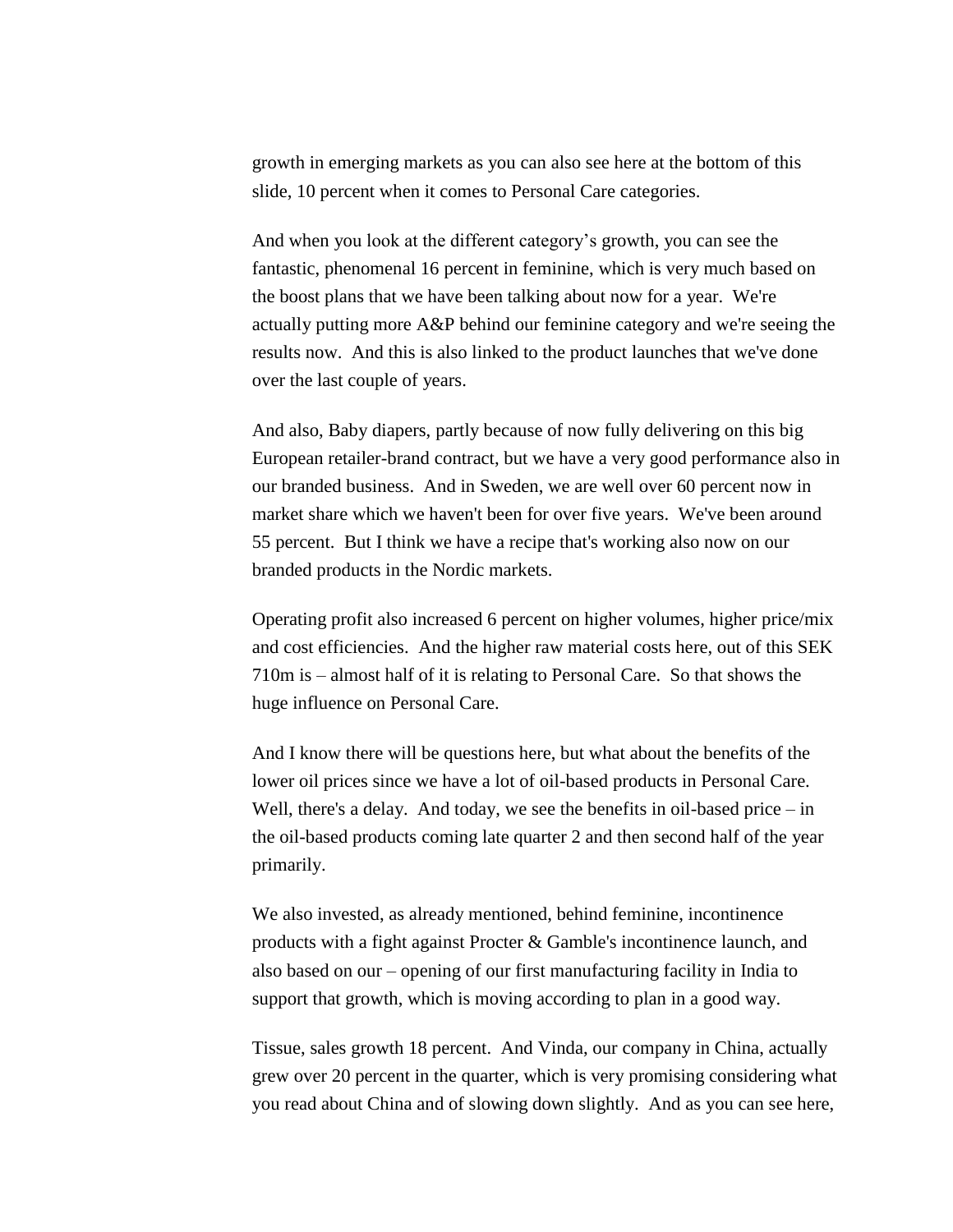the organic sales growth of 5 percent is based on an improvement in price/mix also for Tissue and a volume improvement of 4 percent.

And operating profit up 12 percent. Again, higher volumes, higher price/mix and cost savings. And as we already mentioned now, but it is a theme, the higher raw material costs basically coming from the dollar strengthening.

And when you look at it quarter over quarter, we also have a significant difference. We already mentioned that quarter over quarter, compared to last year, it was SEK 721m of higher raw material costs. But if we compare quarter 1 to quarter 4, it was actually SEK 277m of increasing raw material costs. So this has also continued from the fourth quarter into the first quarter.

And looking then down at the bottom here, you can see again the growth of 14 percent in emerging markets; but actually, 4 percent in mature markets is also very good. And that consumer tissue is the big growth this time in Awayfrom-Home tissue. That's 2 percent. We have a strong growth in the Americas which are picking up; and a slower growth in Europe, again, due to pre-buying end of last year in Europe in anticipation of a price increase that we did from 1 January.

Finally, Forest Products; sales growth of 8 percent. Price/mix, volume and currency. Strong growth for kraftliner and pulp. Operating profit increased 56 percent, which is, of course, amazing. This is very much currency-related. So in Forest Products we have a very strong positive impact of this. Higher prices, lower energy costs and continued cost savings here as well, so a positive development.

And with that, I'd like to summarize the first quarter. Good growth in both sales and operating profit, strong growth in emerging markets, cash flow. And the higher sales and profits comes from all the three business areas.

And the global environment, not much change during the first quarter.

Again, low growth in mature markets, good growth in emerging markets; continued increasing raw material costs due to the dollar, and a competitive market environment.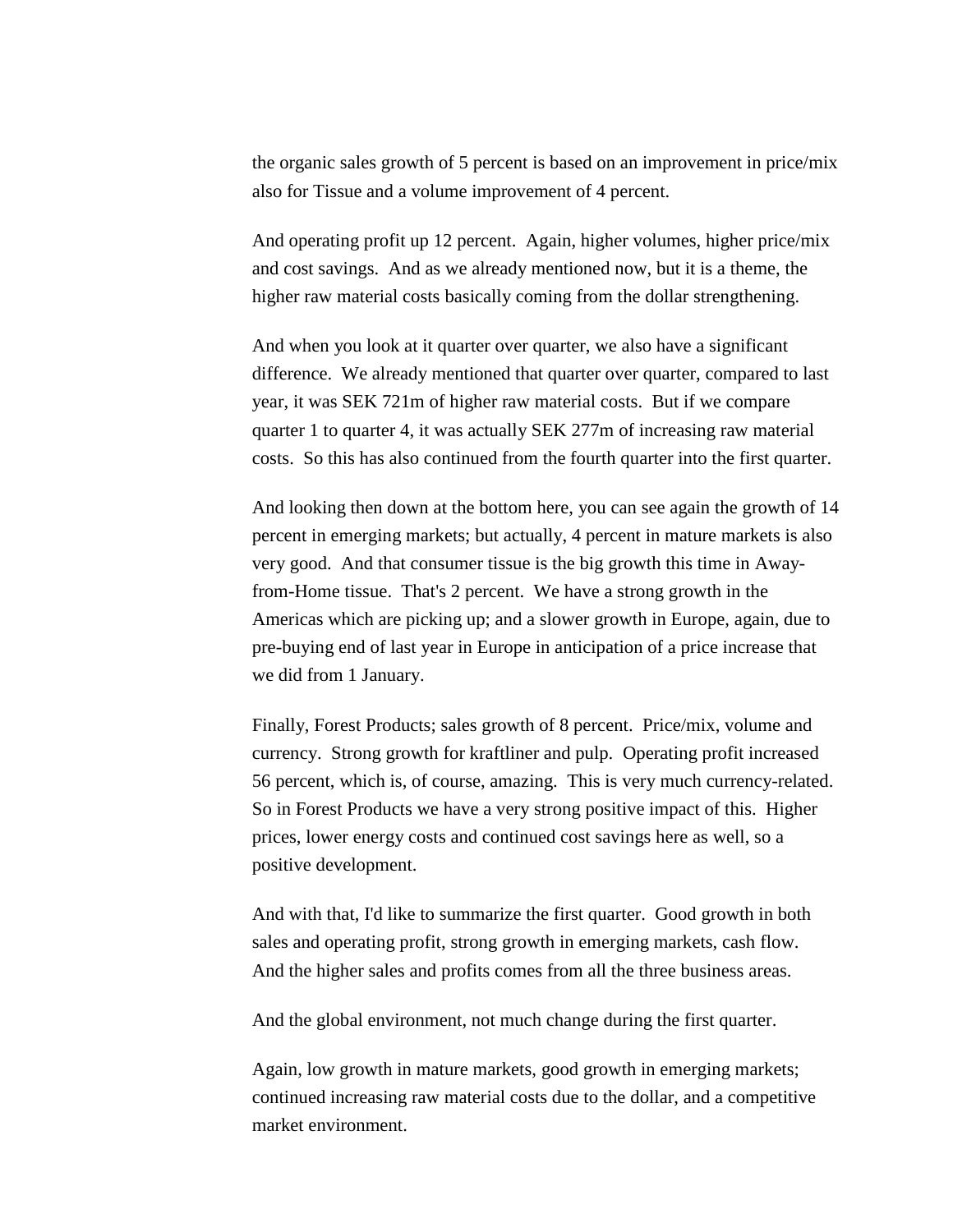And looking forward we continue with this, which is, of course, keeping the momentum in the business, which is incredibly important. And our other priority which we're also working with, there's a note in the report which is then to work with our confidence building, especially here in Sweden.

And we have decided then to hand back one of the company planes which is on a lease that expires next year, in about – I think in October next year. And since we're not using it, we are handing that back prematurely.

So those are two priorities that we are driving very clearly forward, and I'm very happy to see that we are keeping the momentum in the business in a very good way and that everybody is focusing on their plans and delivering to those plans.

Thank you for listening.

Josephine Edwall: OK. Thank you, Magnus. And with this, we open up for Q&A.

Stellan Hellström: Stellan Hellström, Nordea. I have two questions. First, on the raw material situation and what you can do in terms of pricing, if you can give any flavor on what you're seeing going forward in all of the business and maybe in consumer tissue in particular.

- Magnus Groth: Yes. And we already increased prices primarily in Latin America and in Russia and other emerging markets. And what we are working with now is increasing tissue prices in Europe, which takes longer. But I expect that we will see price increases in the second half of the year also in Europe.
- Stellan Hellström: Thanks. Also a question on incontinence care. If you can give some flavor on recent developments, maybe in particular in Europe what you see.
- Magnus Groth: In Europe, the trend continues that we see a much higher growth of the entire category. And we believe this is because of the increased advertising and promotion that both we and Procter & Gamble are doing now, fighting it out.

When it comes to Procter's market share, it remains under 10 percent. It's leveling off there, which is, of course, encouraging for us. And actually, what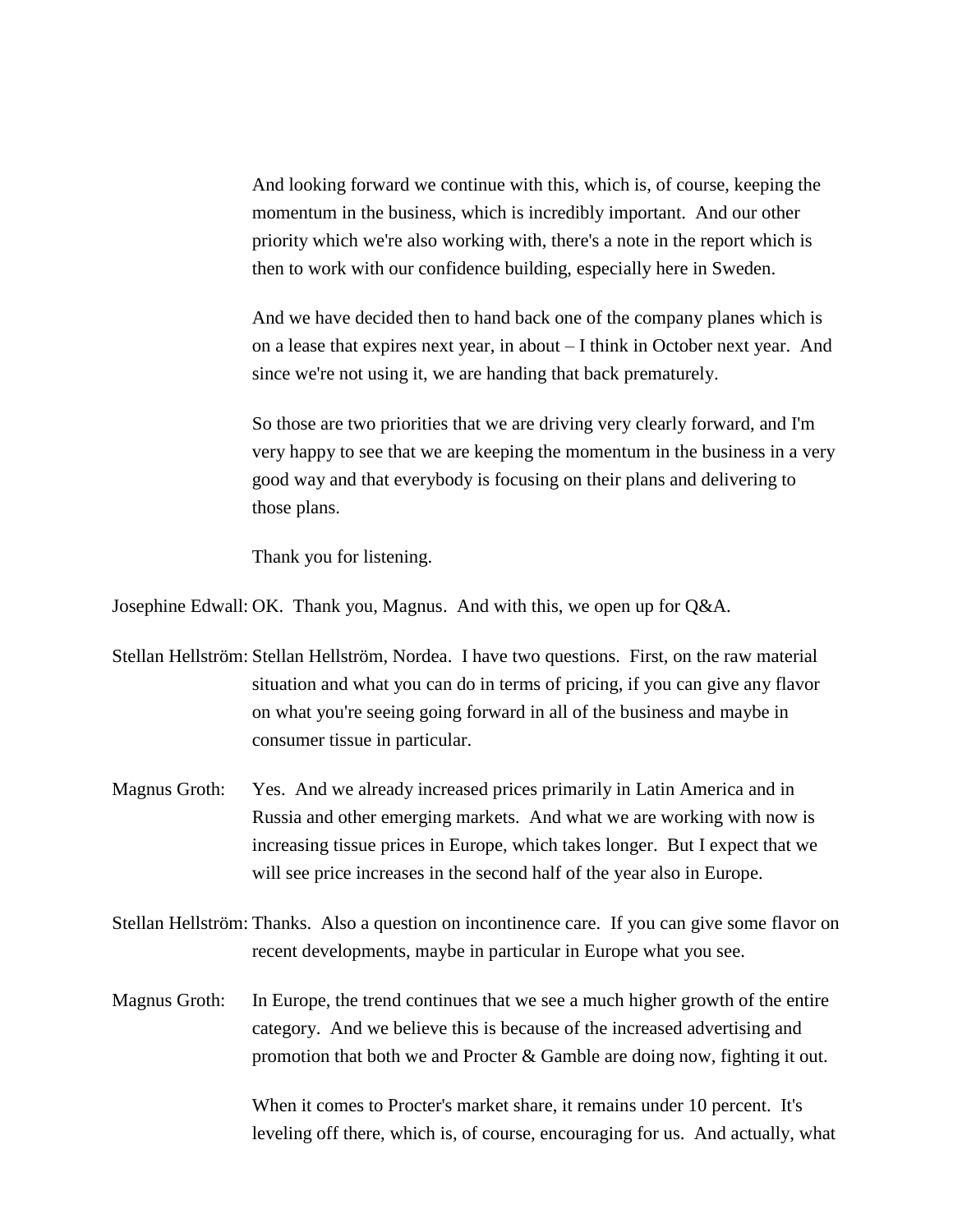we see now is, because they launched almost a year ago that – and when that happened, we said that maybe the volume growth is due to also pre-buying or the customers filling their cupboards with products. But we know now that this is an increased penetration. So actually, more consumers are using more incontinence products.

## Stellan Hellström: Thanks.

- Linus Larsson: Linus Larsson, SEB. Just following up on the margins which were the lowest they have been for quite a few quarters now in both personal care and in tissue. Just to understand where we are in that cycle. You've told us pretty clearly what the reasons behind are, but what's the raw material cost increase sequentially in both those two divisions?
- Magnus Groth: Yes. Overall in hygiene, sequentially, it was, as I mentioned, SEK 277m. And the split I'm not sure about. Do you have that split?
- Fredrik Rystedt: Yes. It's personal care, it's about SEK 45m sequentially, and the rest is largely tissue.
- Linus Larsson: OK, great. And just coming back to what you said about price, on a total basis for tissue as a whole, Q2 on Q1, what kind of expectation do you have there?
- Magnus Groth: I think you should expect an effect primarily in the second half of the year because those negotiations are ongoing into the second quarter.
- Linus Larsson: Great. You've also said that one of your key priorities is to keep the pace up given everything that has happened in the Group recently. What does that mean in terms of M&A activity? Is that a valid comment also for your acquisitive growth agenda?
- Magnus Groth: Of course, we don't comment on acquisitions, but we're continuing as we have done before, of course, in looking at different opportunities. And as we stated before, we look primarily into emerging markets for opportunities, and also especially in the personal care categories. That's where we are looking for M&A opportunities, as before. No change.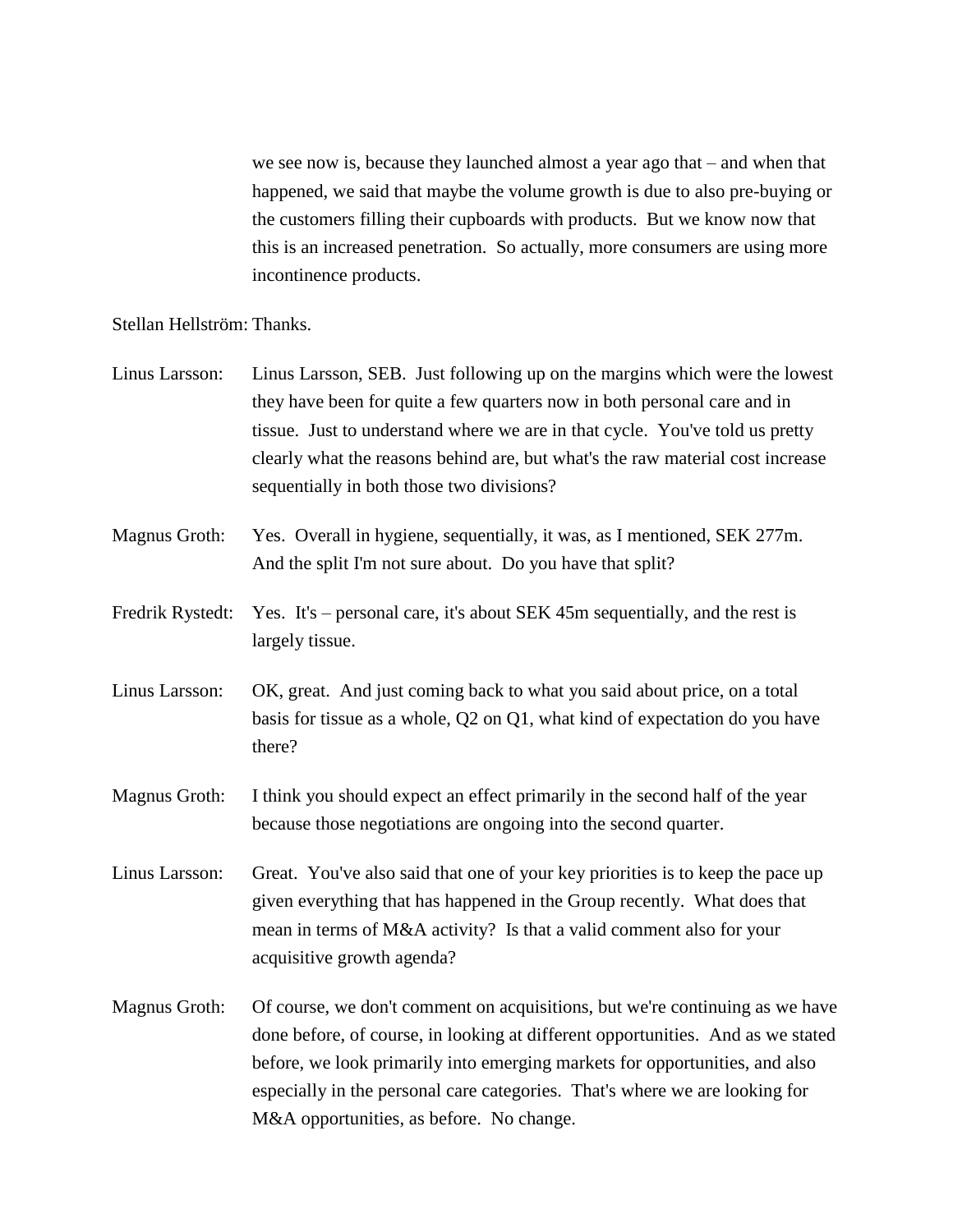Linus Larsson: No change. OK. Thank you very much.

- Mikael Jåfs: Mikael Jåfs, Kepler Cheuvreux. Could you give us some update on the situation with Vinda now that you are putting your personal care products into that company and basically tell us how that is progressing?
- Magnus Groth: I would say it's progressing very well in cooperation between SCA and Vinda. These categories are new to Vinda, but of course, Vinda has the distribution network, the sales force, the go to market, and so on.

We're not yet seeing it in increased sales in personal care, so that's not part of the growth that you see here in personal care in the first quarter. But I think we have good plans and we have a good momentum and good cooperation also.

- Mikael Jafs: Thank you.
- Josephine Edwall: Any more questions from the floor? No? Then we open up from the telephone. So, operator, do we have any questions?
- Operator: Thank you. We do have questions on the phone line. Your first question comes from the line of Celine Pannuti. Please ask your question.
- Celine Pannuti: Yes, good morning. I have a few questions, if you do not mind. Coming back on the raw material question, can you give an idea of –with the SEK 700m extra costs you see in Q1, what shall we be looking for in the coming quarter? If you give us an idea of the magnitude coming through.

That's my first question.

- Magnus Groth: Thank you, Celine. I will hand over to Fredrik.
- Fredrik Rystedt: Yes. Good morning, Celine. I'll try and answer. I think let me start by a couple of different things.

We mentioned last quarter that we purchase raw materials in dollardenominated – dollar-denominated raw materials for approximately SEK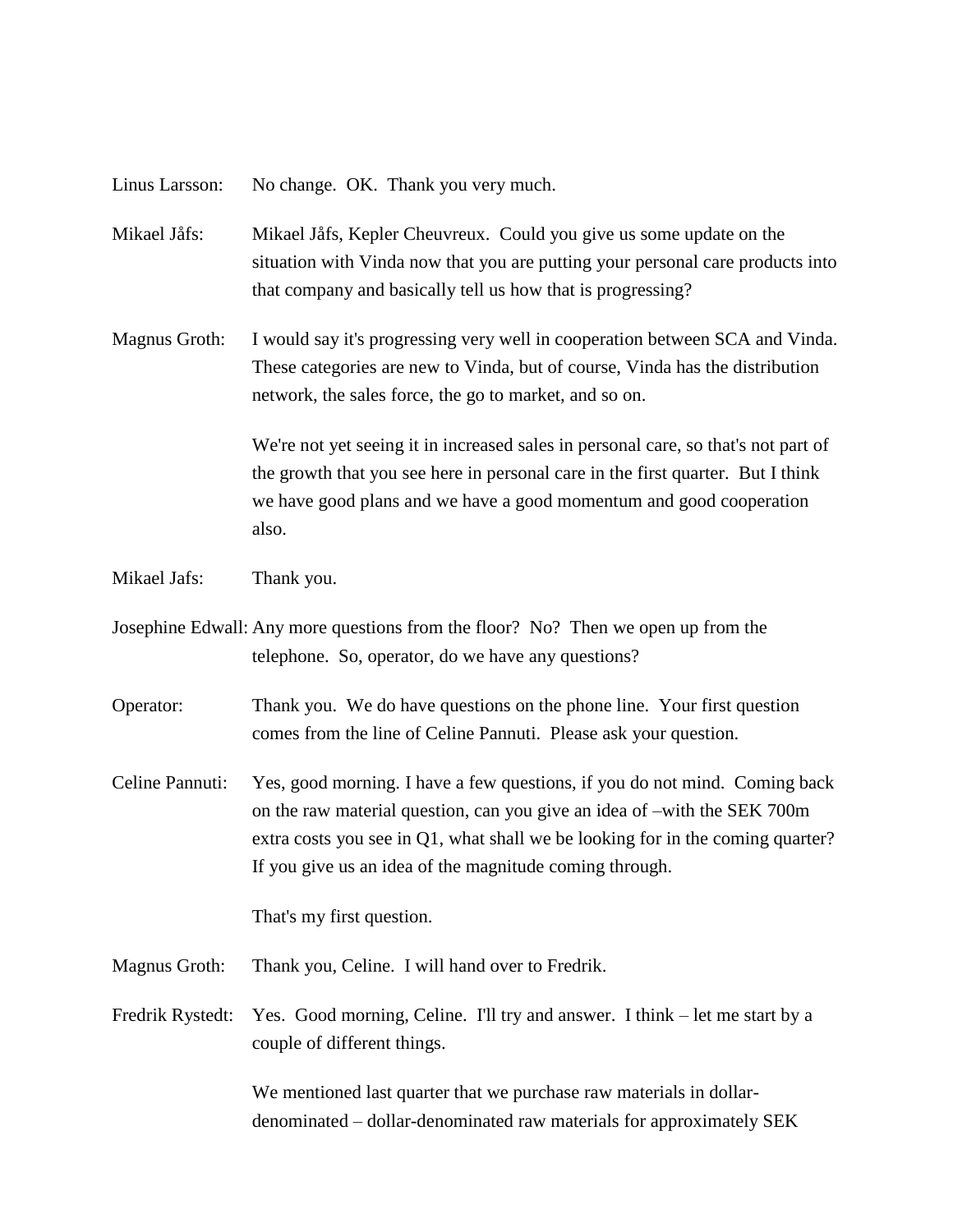13bn. So of course, that impact will be there also in Q2 because it's likely the dollar/euro as an example will be lower in Q2 2015 than it was in 2014. So that's easy to – not easy, but it's possible to calculate.

The other factor is, of course, raw material related to oil. And of course, we've seen that decline. And as Magnus alluded to, we'll see much more of that impact in Q2 and even more so in Q3 and Q4.

So if you sum that up a little bit, what you would expect for personal care is if you compare to last year's raw material cost, you will see personal care being flat to maybe slightly up. And sequentially, for personal care related to Q1, it's likely that prices will be lower.

If you take tissue, it's of course a more challenging picture, so prices will remain – or costs will remain higher in comparison to Q2 also last year, and also sequentially. So that gives you a rough picture.

But, again, the SEK 13bn gives you a good view, and as I think we also talked about, we purchase roughly about SEK 7bn in oil related products per year. And of course, there is a positive impact from oil having come down.

- Celine Pannuti: OK. Thank you very much. That's very helpful. My next question is on the volume, which were quite good in the quarter. Now you have as well some easy comp because of Away-from-Home into U.S.. I think as well Russia last year was an easy comp on volume. So question is anything that we should – that is material enough for you to flag, or whether in fact you see better momentum in general in volume, and whether that kind of level should be expected to continue in the coming quarters.
- Magnus Groth: I can comment on that, and then you can correct me, Fredrik. But I think we see a good momentum when it comes to volume. No major changes, even though volumes were very high in some areas in the first quarter, of course. We see that we have a good volume development in most categories.
- Celine Pannuti: OK. In Away-from-Home in the U.S., I think you flagged that to be a good performance. Can you talk about what is the underlying market doing?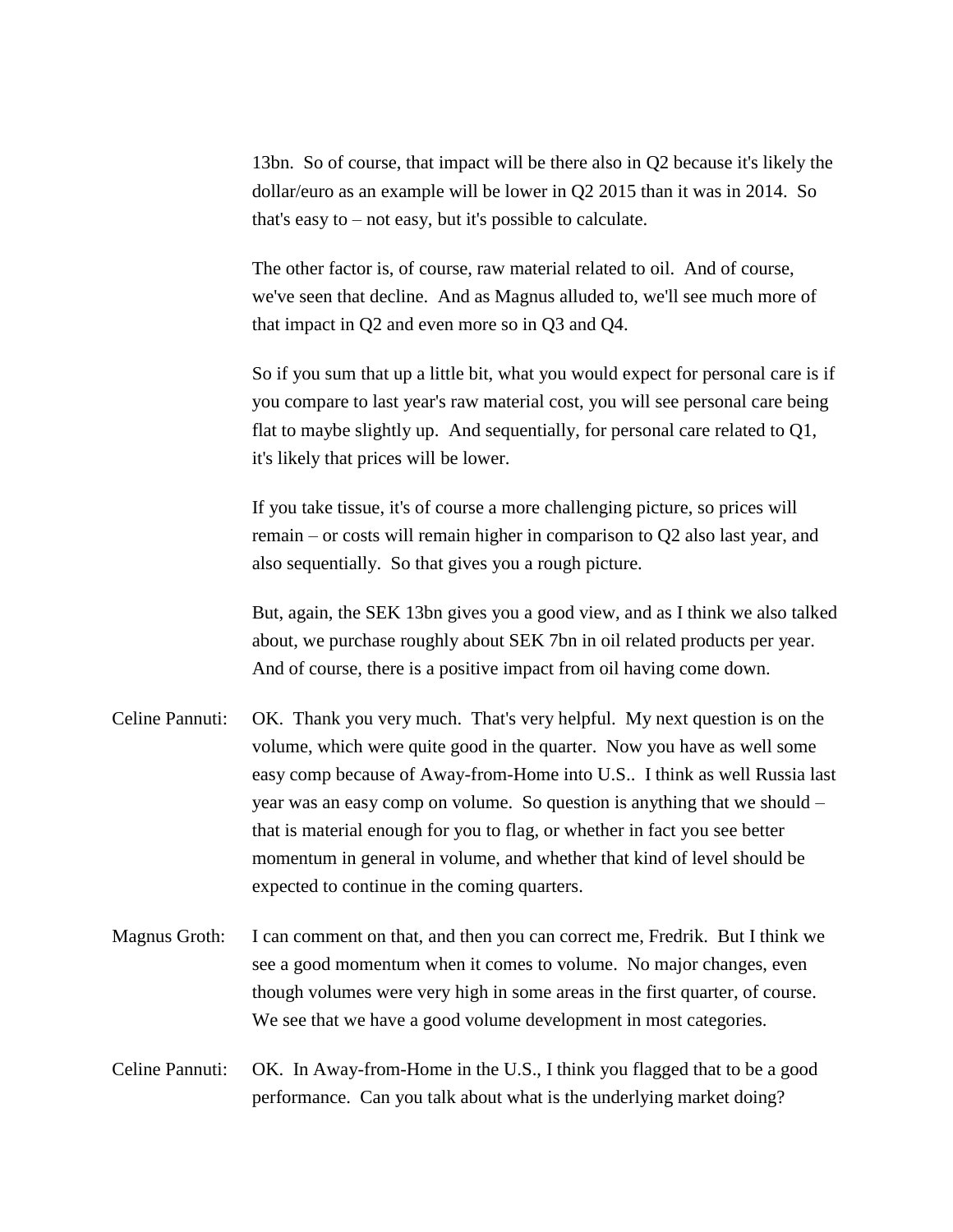Because I think there were some issues with pricing in the previous quarters. So beyond the easy comp, what are you seeing in the market place?

Magnus Groth: Yes. I think approximately a year ago, first we had the winter storms and then we actually had a change, negative price/mix effect in the Away-from-Home market in the U.S., and that is gradually recovering. So we're gradually seeing improved volumes but also improved price/mix in the U.S..

- Celine Pannuti: OK. Thank you. And then finally, my last question. You mentioned efficiency and to be smarter about the way you do look at innovation in an integrated way. Is there a bit more meat on the bone or indication you could give us for us to get a sense of magnitude of what to expect from the savings?
- Magnus Groth: I think that the expected savings that I see in the estimates and the market reports are quite accurate, which means that we have made a slightly slower pace of savings in the first quarter than we expect going forward.
- Celine Pannuti: OK. Thank you.
- Magnus Groth: Thanks.
- Josephine Edwall: So, operator, I suggest you just take all of the rest of the questions that you have on line.
- Operator: Thank you. Your next question comes from the line of Ricardo Romiatzi (questions asked by Peter Testa from the same company – One Investments).
- Peter Testa: It's Peter Testa. Maybe just to follow on from a couple of Celine's questions, please. When you look at – just to help us make our calculation, when you look at the effective inventory as it delays the raw mat/FX increase coming through, can you give us some guidance as to how we should think about the inventory cycle delaying the impact coming through on a sequential basis, please; how many months, and how long we should – when we're doing our moving averages?
- Fredrik Rystedt: I can try and do that. I'm not sure I can enlighten you that much more. The inventory is not really the main issue. It's actually the delay in the contract.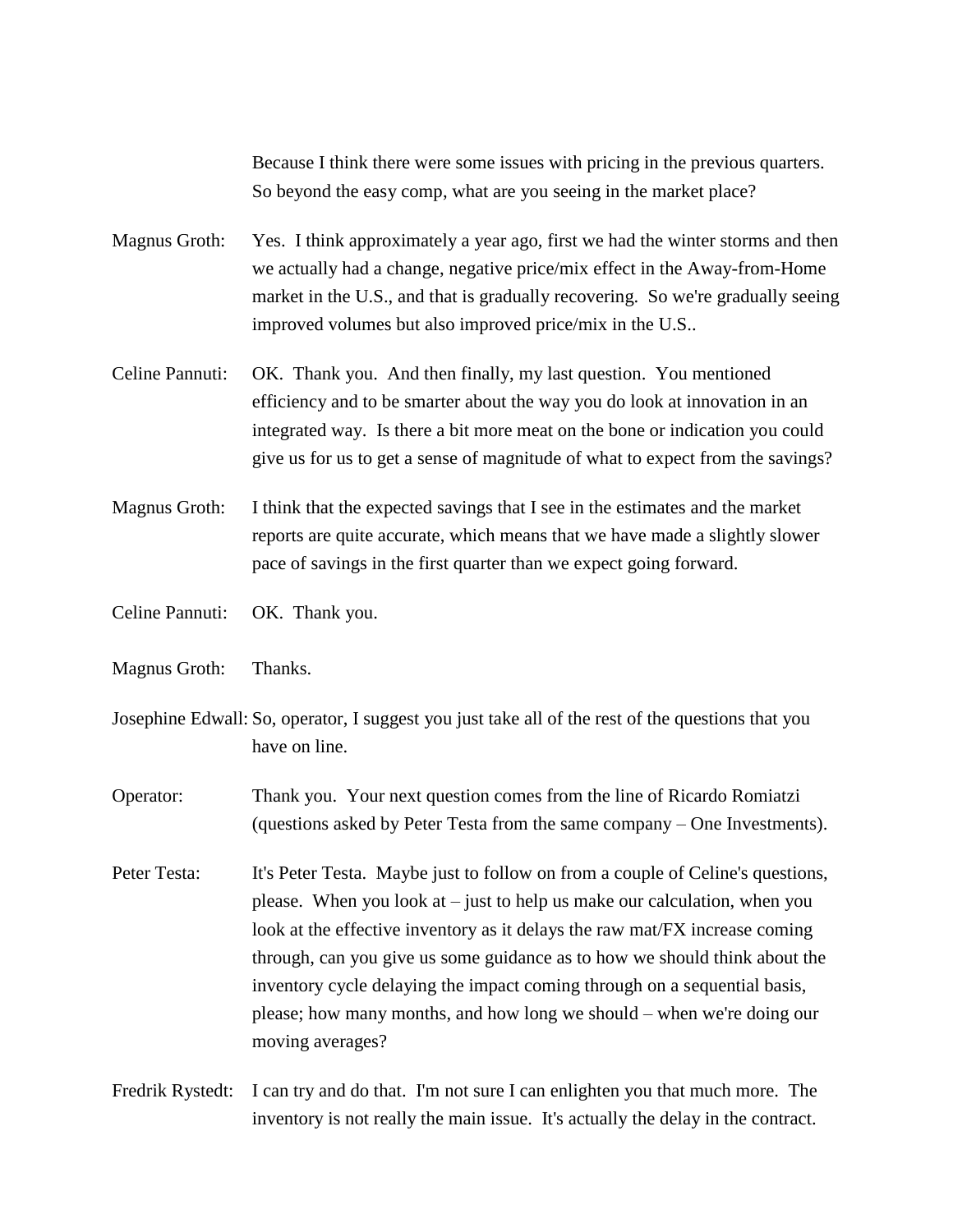So if you take, for instance, fluff pulp, the delay between the actual price decreases is roughly about 70 days.

So typically, for quarter 2 in 2015, we would negotiate the price in mid Q1. So February would actually define the prices for Q2. If you take oil-based materials, you will understand we negotiate the price roughly four to six months in advance.

So this is why you would see the oil price come down towards the latter part of last year, and you see the impact towards the – well, Q2 or the latter part of this year.

So it's not about really the inventory cycle or turnover that much. It's much more related to the cycle times of the markets and the negotiation of contracts.

- Peter Testa: OK. And would the inventory cycle have any impact on how FX earns its way through on raw mat? Because you would hold for example raw mat and working process and maybe finished goods through the chain at an FX rate of December and January, and so on, when you think about the lag?
- Fredrik Rystedt: Yes. That's true, Peter. You will have exactly that impact. But that impact is relatively short because the actual throughput time or inventory turnover is relatively quick, as you can see from our balance sheet. So it's rather quick and typically within any given quarter.
- Peter Testa: Right. OK. And then just on prices, can you give us some understanding as to how sequentially prices work through Q1 versus Q4, and the extent to which you think based upon prices achieved at the end of the quarter you have some momentum going into Q2?
- Magnus Groth: I don't think we can give that much more guidance actually, more than what we have given.
- Peter Testa: Right. OK. Then specifically on cost savings, can you just say what the cost saving impact was in Q1, please, year over year?
- Magnus Groth: Do we publish that? I know the number, but...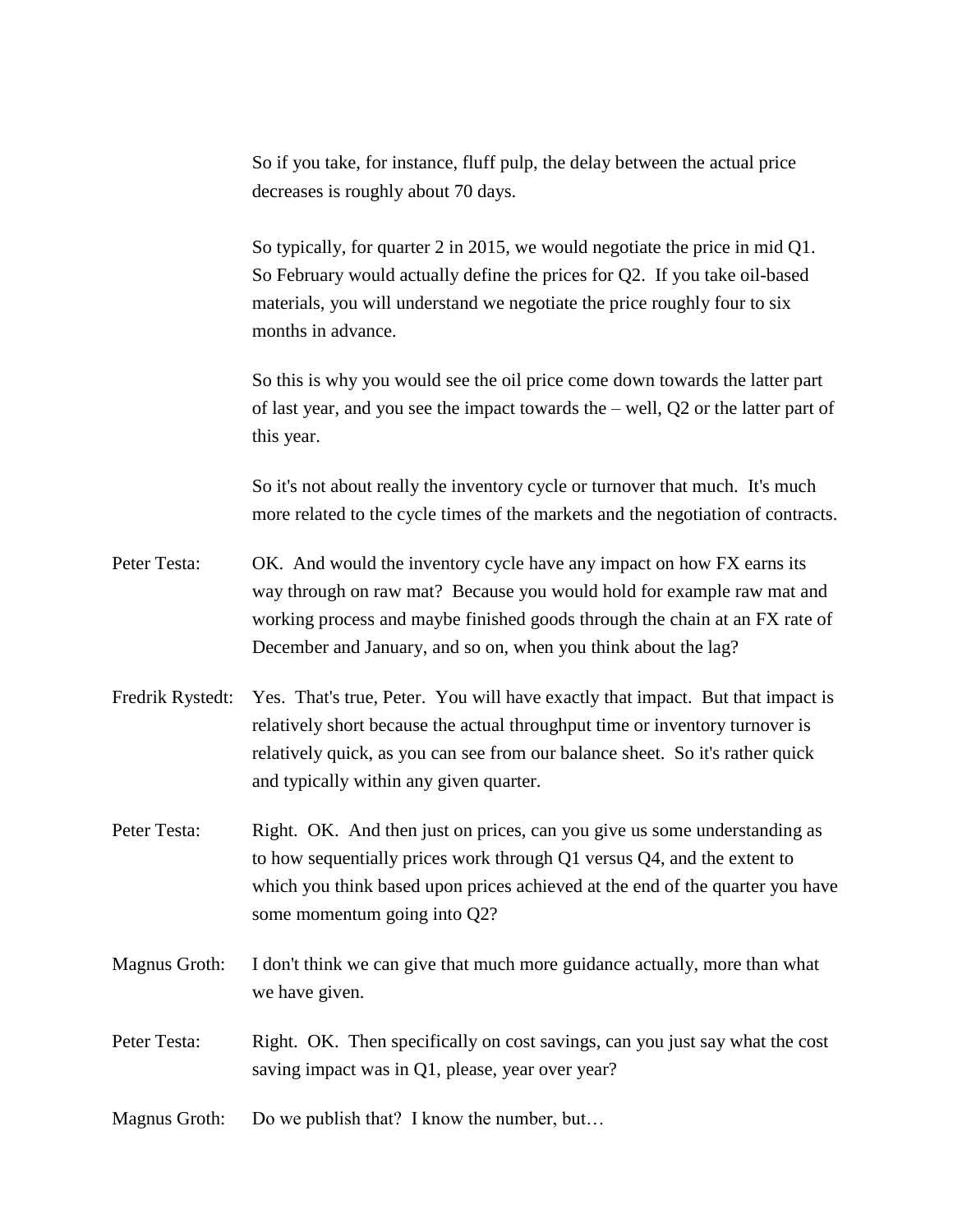|  | Fredrik Rystedt: Yes. We don't normally typically publish the number exactly. We have done |
|--|--------------------------------------------------------------------------------------------|
|  | that in accordance with the different programs. And as you will recall both the            |
|  | improved program and perform to grow has now expired. We don't do that.                    |
|  | But if I just any way allude to it, we have roughly the same efficiency gain as            |
|  | we had in Q1 of last year. So we continue in line with our aspiration to save              |
|  | roughly at the same pace, and we've done that also this quarter.                           |

- Peter Testa: OK. Is there anything you can say on the programs, program specific, just update?
- Magnus Groth: Yes. The remaining program is Georgia-Pacific integration where we have now achieved SEK 90m out of the synergy savings that will end up at SEK 125m by the end of next year, 2016. We are on plan and we expect to achieve the full savings according to plan.
- Peter Testa: OK. And last question on product launches. Can you give any sense as to how you think the phasing of product launch impact will come through this year based upon your declared plans?
- Magnus Groth: We have a good funnel for innovations this year, the sales increase from innovations typically has a six to nine-month delay after the initial launch because you have a rollout and then you need customer acceptance; you do all the advertising and promotion, and so on. So the sales improvements that we see this year based on innovation is coming from launches we did basically last year, last fall.

Peter Testa: OK. Thank you.

Operator: Your next question comes from the line of Kartik Swaminathan

Kartik Swaminathan: My questions have been answered, thanks very much.

Operator: Your next question comes from the line of Oskar Lindström.

Oskar Lindström: Yes, hello. I'd like to look a little bit at the organic growth in Europe which was – yes, you had some maybe easy comps in some markets, but it was fairly strong at 4 percent. And you allude to the fem care segment being one of the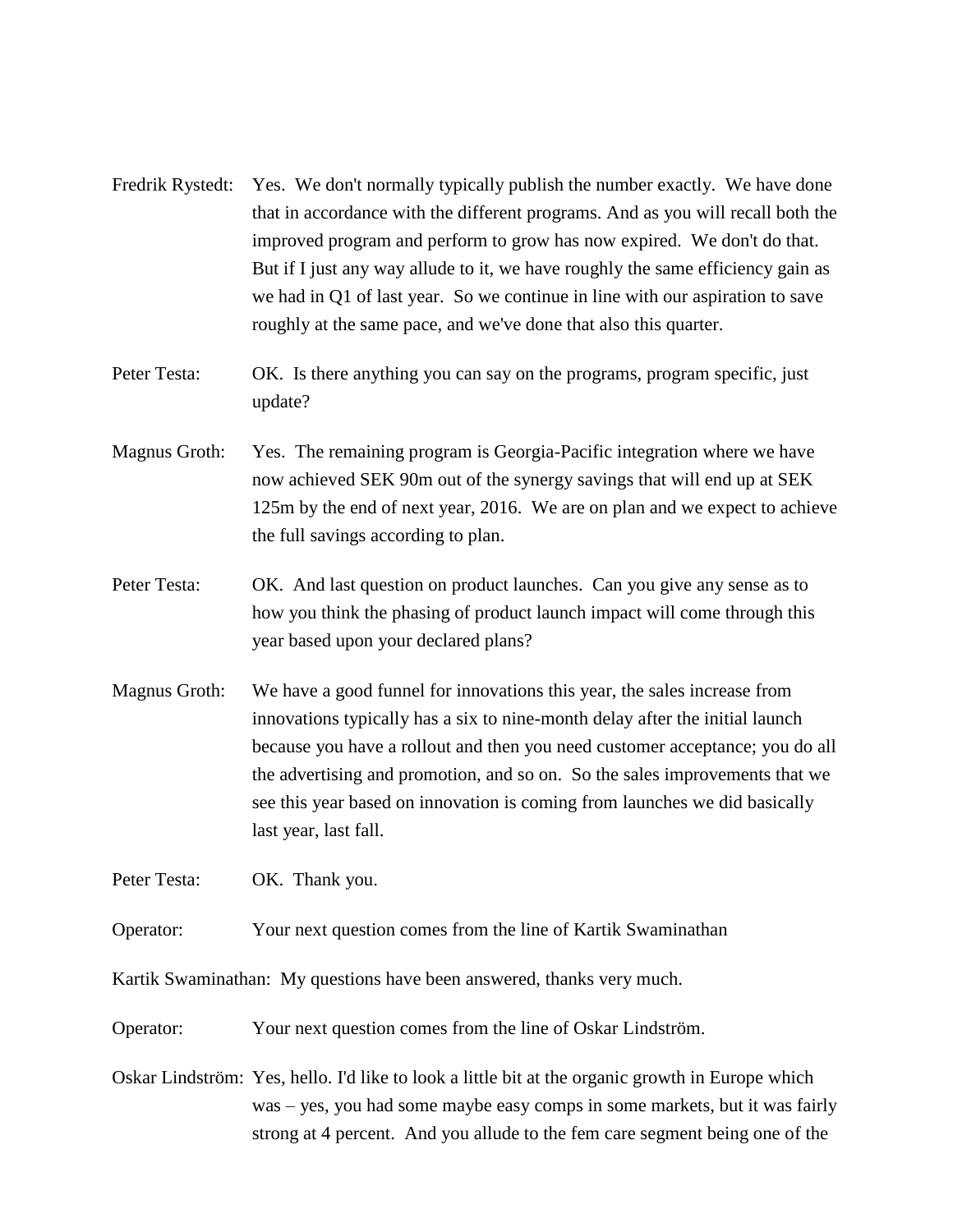drivers here. This organic growth rate that we saw in mature markets in Q1, is that a pace that we should expect it to continue at for the rest of this year? Have you changed something to increase the pace sustainably?

Magnus Groth: I don't think that we can state that that clearly because you also have to remember that we don't promote or market the full 12 months in any category.

> Typically, you have a program where you do advertising and promotion maybe seven to nine months depending on the category, and then you also have quarters where you don't do as much. And so there could be variations between quarters which are then explained by this phenomena. But overall, I think we have a good growth momentum also in Europe.

Oskar Lindström: All right. Thank you.

Operator: Your next question comes from the line of Iain Simpson.

Iain Simpson: Thanks very much, good morning gentlemen. You talked about moving away from basic cost programs to trying to build operational efficiency into innovation and kind of looking holistically throughout the whole business. Are you able to give any more color? I understand your reticence to give numbers, but just a few examples of the sort of things that you're doing just to help us better understand what that consists of.

Thank you very much.

Magnus Groth: Yes. I mentioned some examples I think initially. One is – actually, the products I just showed here earlier, the toilet tissue that I showed, we have a new embossing technique that actually increases the bulk and softness of the toilet tissue but with a lower grammage. So the value engineering, we actually use less pulp in the same toilet roll but with a perceived increased softness and bulk, so thickness. So that's one example.

> Another example is that we can be better at designing, for instance, folding a diaper. So when it's in a pack the packs fit perfectly to the pallet in the truck and not to 95 percent. And then, of course, immediately you improve the logistic costs by just having better truck fill.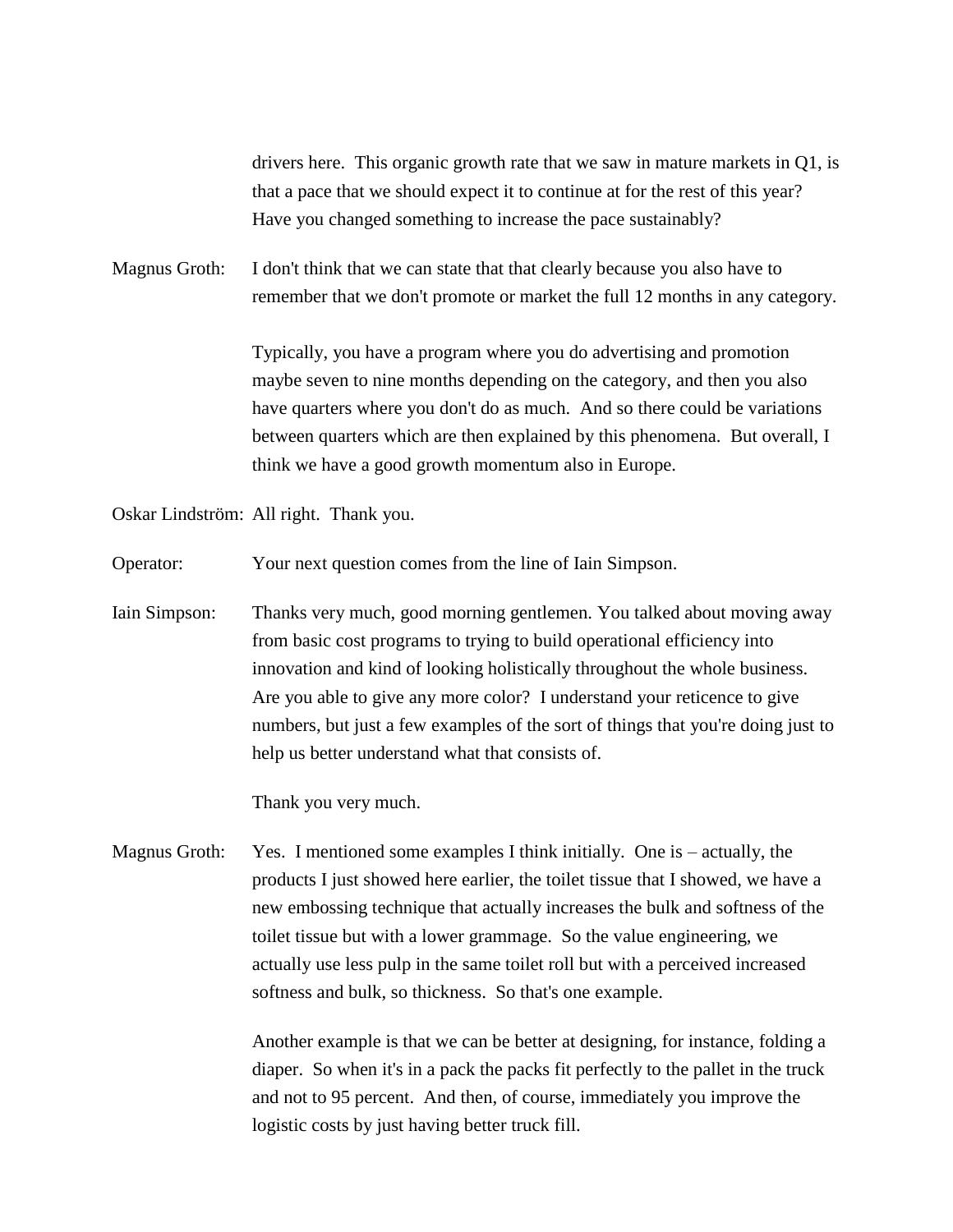So those are examples of designing for cost efficiency.

Another one is that every time we innovate, we also understand can we use this using fewer raw materials, fewer suppliers, fewer (base sheets) than we had before instead of adding new specifications and new base sheets. That's another example.

Iain Simpson: Thank you very much. And just one follow up, if I may. So your growth in Russia was 27 percent in personal care and 15 percent in tissue. Are you able to decompose that at all into price and volume? Would we be right in thinking that all or more than all of that was price? So were volumes down in Russia?

Thank you very much.

- Magnus Groth: I don't have the exact number. Maybe you have it. But volumes are also up, actually.
- Fredrik Rystedt: Yes. It's both. It's actually both price. The price is a significant portion of it, but we continue to grow actually volume-wise in all of the categories.
- Iain Simpson: Thank you very much.
- Operator: Your next question comes from the line of Karri Rinta. Please ask your questions.
- Karri Rinta: Karri Rinta, Handelsbanken. First a clarification, this raw material headwind of SEK700 million plus that you saw in Q1. Did you say that 80 percent of that was FX and 20 percent then the underlying local currency prices for raw materials? Did I get that right?

Magnus Groth: Yes.

Karri Rinta: OK. Thank you. Then a more strategic question on feminine care. You are showing good organic growth, but you're still pretty small in that category. So what would be the benefits of being larger player in this category? And are you happy with growing organically, or is this one of your key focus areas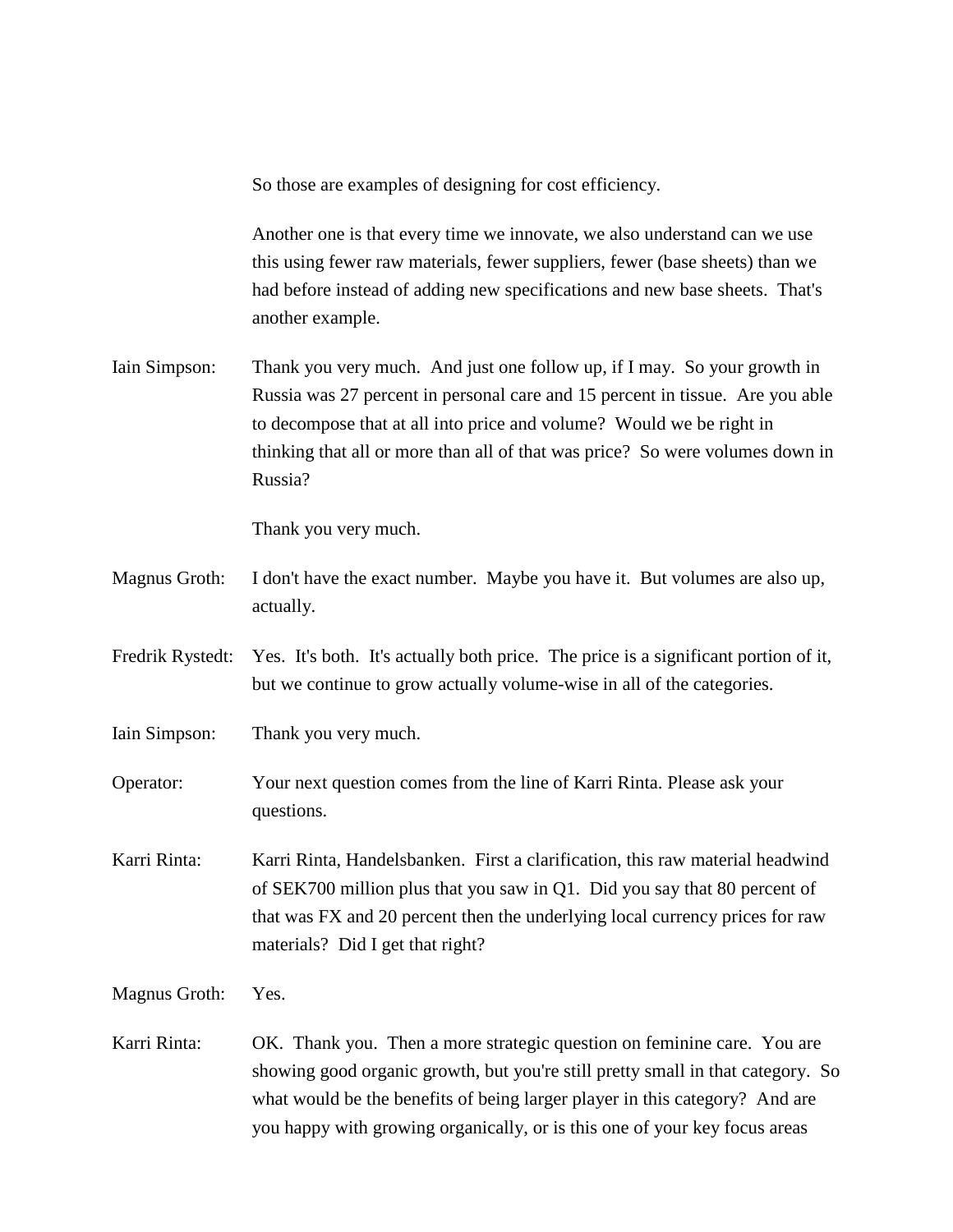when it comes to acquisitions in emerging markets, and maybe Europe as well?

- Magnus Groth: Yes. As I stated, personal care is a focus area for acquisitions, and feminine is part of that. And of course, if you have a nationwide marketing campaign and you have 30 percent market share instead of 15 percent, then the cost per liner or per towel is half for that marketing campaign. So the scale benefits are huge in marketing and in other areas.
- Karri Rinta: OK. And then finally, incontinence. Now that you have about a year to study Procter  $\&$  Gamble's market entry, are you happy with the way that you – with your product portfolio, how your products are positioned and that you're still pretty much 100 percent focused on the brand TENA Or do you see maybe you should diversify the same way that Procter & Gamble is doing?
- Magnus Groth: We will continue to focus on TENA and we have a good product range. But of course, we are working to continuously adapt and improve the product range to really mitigate and meet Procter in the different markets.

Karri Rinta: All right. Thank you very much.

Operator: Your next question comes from the line of Dole Hathorn.

Dole Hathorn: I have two questions on the forest products division. Firstly, could you give us an update on how successful your EUR40 a tonne kraftliner price increase has been?

> And secondly, what are you thinking about for the kraftliner mill strategically now as taking over the CEO role? Would you be thinking about finding them a new home if you were offered a good price?

Magnus Groth: First of all, the kraftliner prices, we are achieving not all of it but more than half of it, to give you an estimate.

> And when it comes to the strategy, we have a long and successful strategy of being a hygiene and forest products company, and we stick to that strategy.

Dole Hathorn: So no plans at the moment to divest any of the kraftliner?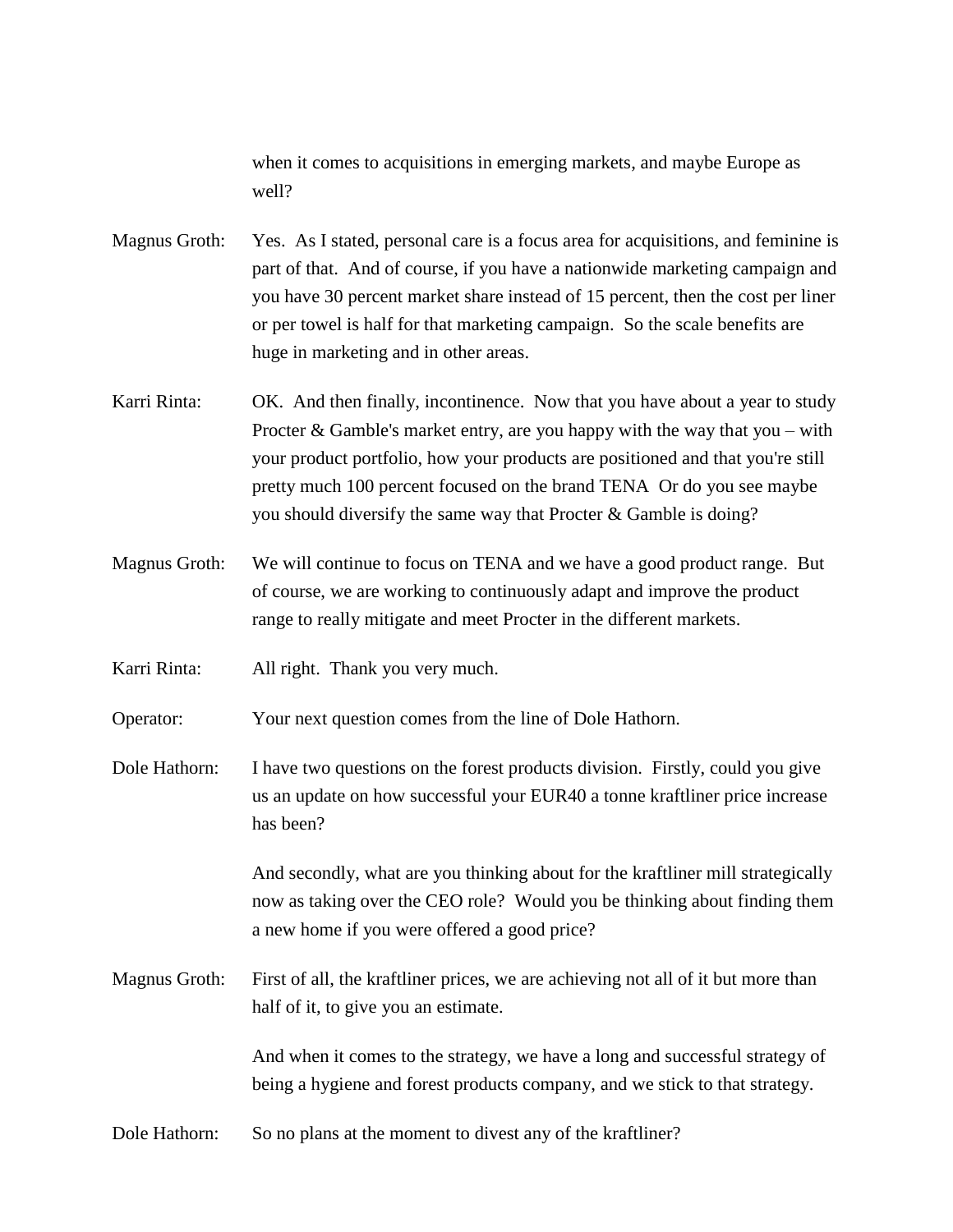- Magnus Groth: We stick to our strategy.
- Dole Hathorn: Sure. Thank you.
- Operator: Your next question comes from the line of Robert Waldschmidt. Please ask your question.
- Robert Waldschmidt: Good morning. Two questions, if I may. Coming back to Western Europe, and in particular diapers, you've discussed a strong result driven both by own brand and branded. You clearly mentioned the contract win a year ago as driving own brand. I just wanted to see if you're also taking share within own brand, or if the share gains are principally related to the branded portion of the business.

And then second question would be with respect to the significant number of launches that we've seen in the quarter. Can you just give some color on the phasing of the A&P? I would presume to support the launches, you would have had a heavier weighting of A&P in Q1 which obviously might settle down as we go through the rest of the year.

Thank you.

Magnus Groth: OK. So starting then with the branded business, the Libero business, which we have in the Nordics, in Russia and some Eastern countries. We are actually gaining market share in most of these markets under our own brand, in Libero, including Russia. So I think we've found the marketing formula that works.

> When it comes to the retailer brands or private label which we're offering then in other countries in Central Europe and in the U.K., actually, most of our customers there are also gaining market share. So it's not only that this one contract is now being fully delivered; it's also that we have a good modern product offering.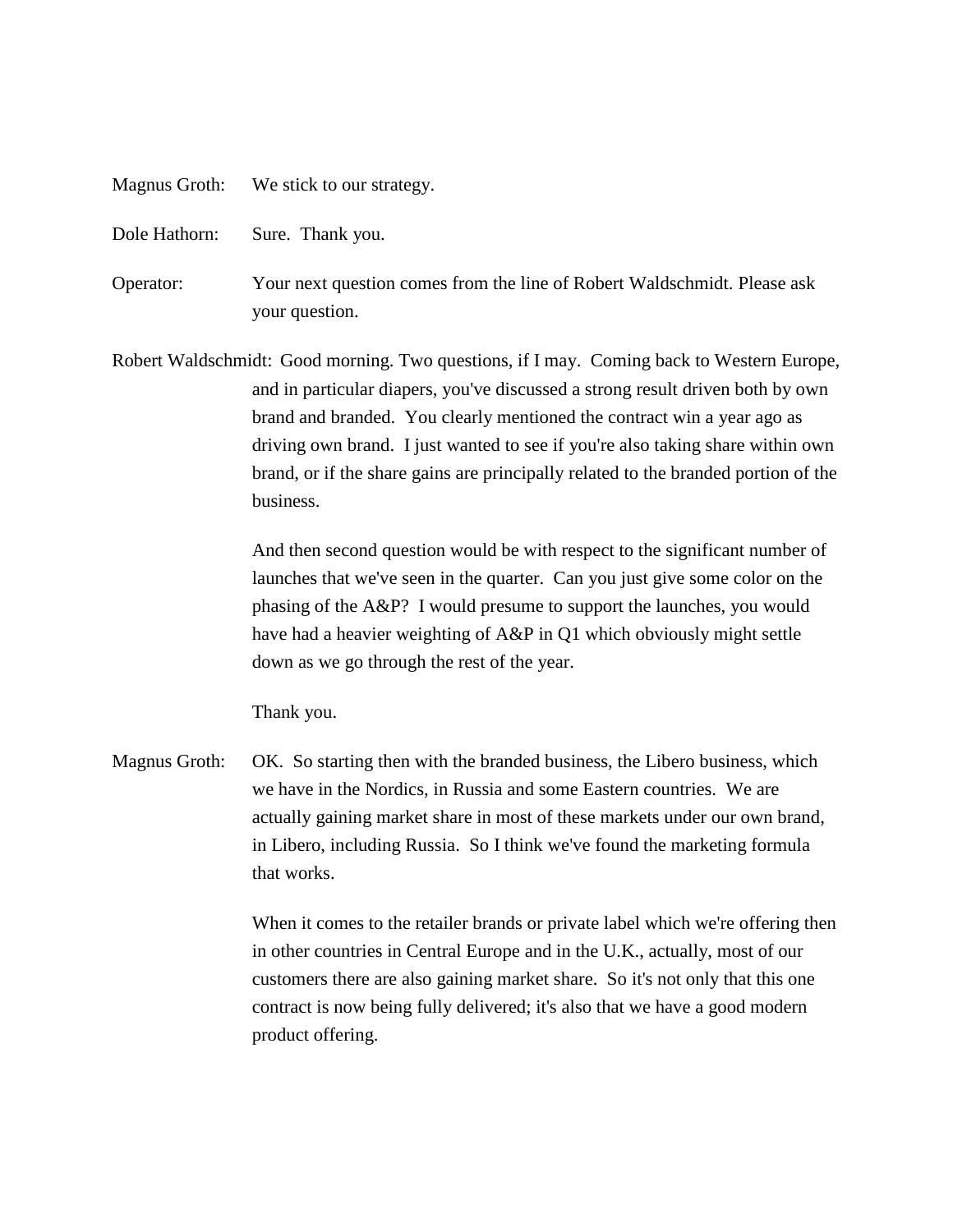And I think we're actually voted the best diaper in Spain here just a few days ago, which is then not under our own brand but under our customer's brand. So it shows that the product is very competitive.

And in the second question, so about A&P, we had slightly higher A&P in the first quarter. Maybe then we will see in the coming quarters, but we will see a slightly higher A&P this year than last year. I think that then gives you a range.

Robert Waldschmidt: OK. Thank you.

Operator: Your next question comes from the line of William Houston.

William Houston: Two questions from me, please, one on the capacity closures in tissue that have been announced in France. Could you just talk briefly around those, what the kind of timescale is there, and whether that's it for capacity closures or you would expect any more?

> And secondly, on the diaper lines in Spain, are those both up and running now?

And you talked about selling the capacity in the Polish mill which is freed up. Could you just talk about whether that's fully done now as well, please?

Thank you very much.

Magnus Groth: OK. So we haven't announced any capacity closures in France, but we are in union negotiations and we are not in a position to announce anything before those union negotiations are finalized. Those union negotiations are progressing according to plan. And this is, of course, an important part of our G-P integration and G-P synergy program.

So that's that.

When it comes to the two baby lines in Valls in Spain, both are up and running. The second line is still on. Its running in curve but according to plan.